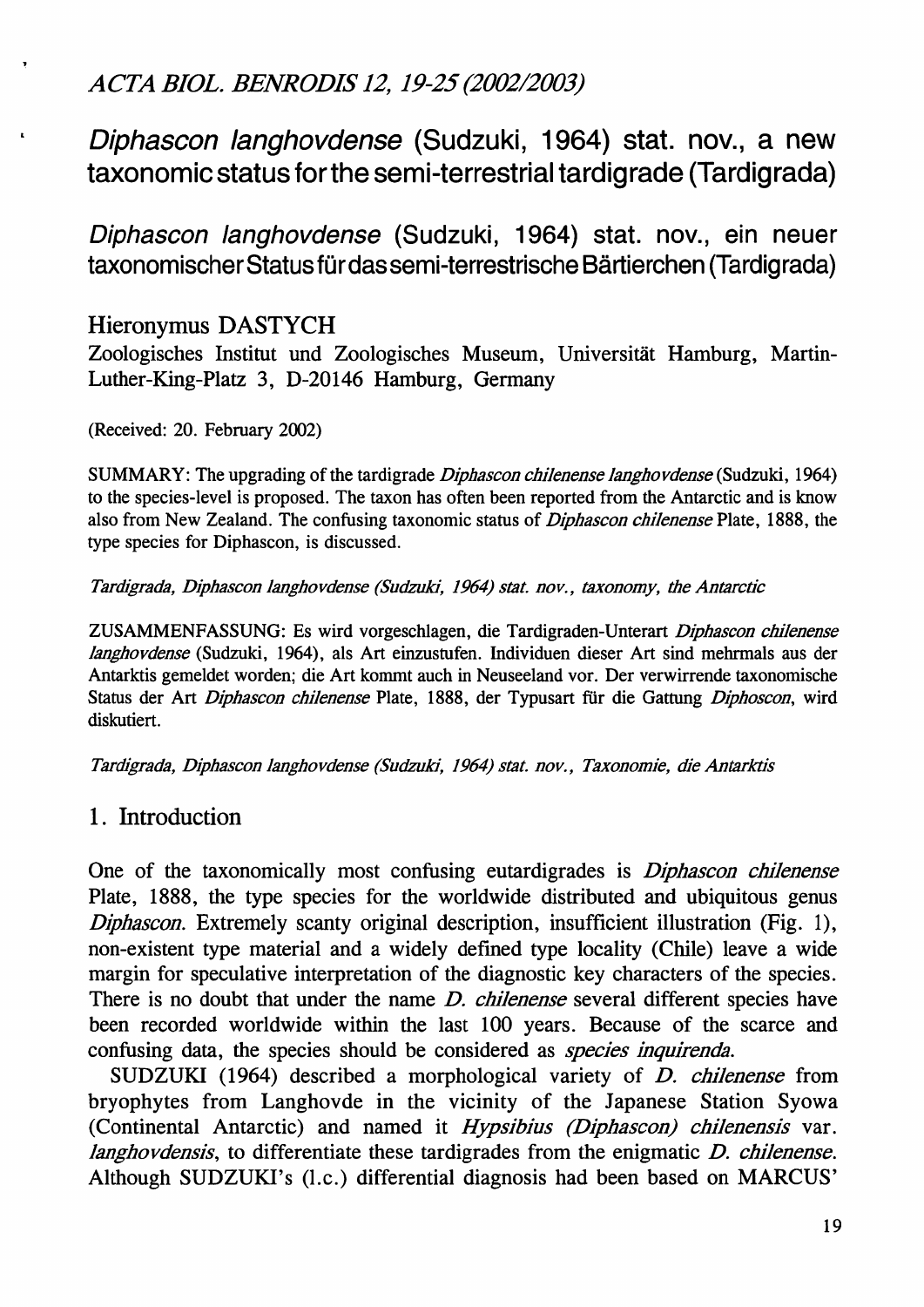(1928, 1936) interpretation of *D. chilenense,* MARCUS himself, after examination of the illustration by SUDZUKI, did not exclude the possibility that the specimens studied by the latter "...could be identical with *chilenensis* of Plate" (SUDZUKI I.c., p. 14).

 $\bullet$ 

RAMAZZOTTI (1965) upgraded the variety to the subspecies level, however, without any comment. Subsequently, the taxon has most often been cited as the subspecies *langhovdense* (RAMAZZOTTI 1967, 1972; RAMAZZOTTI and MAUCCI 1983; DASTYCH 1984, 1989; MCINNES 1994; MILLER et al 1994; SOHLENIUS et al. 1995, 1996), although some authors (UTSUGI and OHYAMA 1989, 1991, 1993; MILLER et al. 1994, 1996) reported it also as *D. chilenense,* enhancing the confusion surrounding the latter species. Recently a taxon belonging to the confusing *pingue-alpinum* group was reported as *D. chilenense* from the Robinson-Crusoe Island by PILATO and BINDA (1998).

In this paper I provide the diagnosis of *D. chilenense langhovdense,* propose the change of its taxonomic status and discuss the status of *D. chilenense.*

#### 2. Results and Discussion

The decision of SUDZUKI (1964) to describe a distinct member of the genus *Diphascon* from Langhovde in the East Antarctic as a (morphological) variety of the taxonomically obscure *D. chilenense,* considerably enhanced the taxonomic confusion around the latter taxon. Additional confusion was caused by the upgrading of this variety to the subspecies rank by RAMAZZOTTI (1965). That subspecies fixation suggested the speciation event within *D. chilenense* and simultanously designated a nominotypical subspecies, i.e., *D. chilenense chilenense.* However, RAMAZZOTTI (l.c.) did not justify the upgrading and never discussed or proved speciation within *D. chilenense.* The lack of his comment is understandable, as the obscure status and non-verifiable data on morphology in the nominal species provide no margin for speculation on the speciation phenomenon. The nominotypical subspecies, representing in fact a species inquirenda, has been present in the literature for almost 40 years.

The taxon described by SUDZUKI (I.e.) characterizes a distinct morphological separateness compared to other species of *Diphascon,* and one which can be relatively easily recognized. In the light of recent taxonomic criteria valid for the genus (PILATO 1974, 1975), *D. chilenense langhovdense* should be recognized as a separate, valid (morpho)species. Thus, the elevation of its taxonomic status to that of species is proposed here. This should contribute to the nomenclatural stability through: (1) the invalidation of the nominotypical subspecies  $D$ . *chilenense chilenense;* (2) prevent the incorrect reporting of *D. chilenense* as *D. chilenense Janghovdense* and vice versa in future, as well as (3) prevent the recording of the latter taxon within another confusing taxa-complex, i.e., pingue-alpinum group.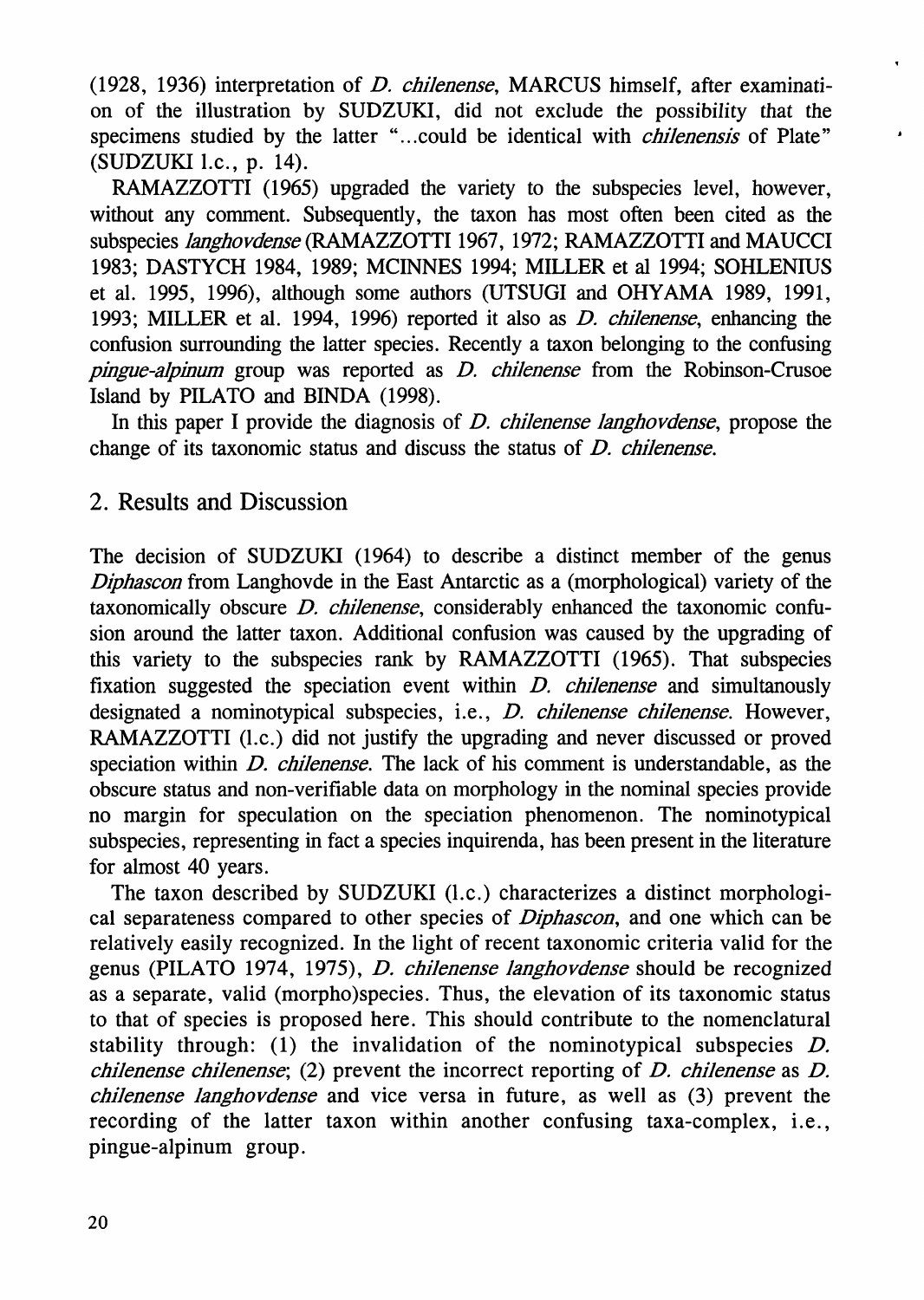*Hypsibius (Diphascon) chilenensis* (PLATE, 1888) var. *langhovdensis,* a new variety: SUDZUKI 1964 (p. 13-14, Figs 1-8)

*Hypsibius (Diphascon) chilenensis langhovdensis:* RAMAZZOTTI 1965, 1967, 1972 *Diphascon chilenense langhovdense:* RAMAZZOTTI and MAUCCI 1983; DAS-TYCH 1989\*; MCINNES 1994; MILLER et al 1994\*; SOHLENIUS et al. 1995\*, 1996\*

*Diphascon chilenense langhovdensis* (sic): DASTYCH 1984\*

*Hypsibius (Diphascon) chilenensis:* JENNINGS 1976a\*, 1976b\*

*Diphascon chilenensis:* UTSUGI and OHYAMA 1989\*, 1991\*, 1993

*Diphascon chilenense:* ?RICHTERS 1908\*; MILLER et al. 1996\*

*Diphascon aJpinum:* HORNING et al. 1978\*

[Asterisk (\*): report based on original material].

Type material: not available (lost: Dr. SUDZUKI, in litt. 1988).

Diagnosis: Small *Diphascon* (range 84-256  $\mu$ m, mostly 120-180  $\mu$ m long), with cuticle smooth. Eye-dots absent. Mouth tube with a distinct dorsoposterior apodeme (= "drop-shaped thickening") (Figs 7-8). Pharyngeal tube long and very thin (external diameter about 0.9  $\mu$ m in a specimen of 198 im length), without terminal apophyses. Pharynx small, roundish (short-ovoid), with distinct pharyngeal apophyses, three small roundish, almost equally sized macroplacoids and distinct microplacoids (Figs 4, 6, 7, 8). Pharyngeal apophyses and microplacoids of similar size, smaller than macroplacoids (e.g., length of apophyses 1.0  $\mu$ m, macroplacoids 1.2, microplacoids 0.9  $\mu$ m in a specimen 198  $\mu$ m long). No cuticular bars on legs I-III. Claws small, accessory spines small and inconspicuous; main branches of external claws without light-refracting section at their bases.

Habitat: Recorded from bryophytes, mainly mosses, on soil, rocks and from tufts of vascular plants *(Deschampia antarctica* E. Desv., 1854) in the Antarctic (auct.) and from various bryophytes on soil, rocks, vascular plants in New Zealand (HORNING et al. 1978).

Distribution: Reported from the Continental and Maritime Antarctic. The species has also been found in New Zealand (HORNING et al. 1978) but was, however, misidentified as *Diphascon aJpinum* MURRAY, 1906 (see DASTYCH 1984). On the other hand, the species identified in the paper by HORNING et al.  $(l.c.)$  as  $D$ . *chilenense* [exactly: *Hypsibius (Diphascon) c. chilensis:* (sic), p. 66, 270] represents in fact a taxon from the pingue-alpinum group: DASTYCH unpublished, 1984).

3. Notes on the status of *D. chilenense*

PLATE (1888) provided very little data on *D. chilenense*: (1) its size ("about 164,14"  $\mu$ "); (2) number of examined specimens, i.e., four; (3) and (4) locus typicus of the species and substrate from which it was extracted ("Chilean moss"); (5) collector name ("Consul a.D. Dr. OCHENIUS"); (6) the species illustration. Diagnostic characters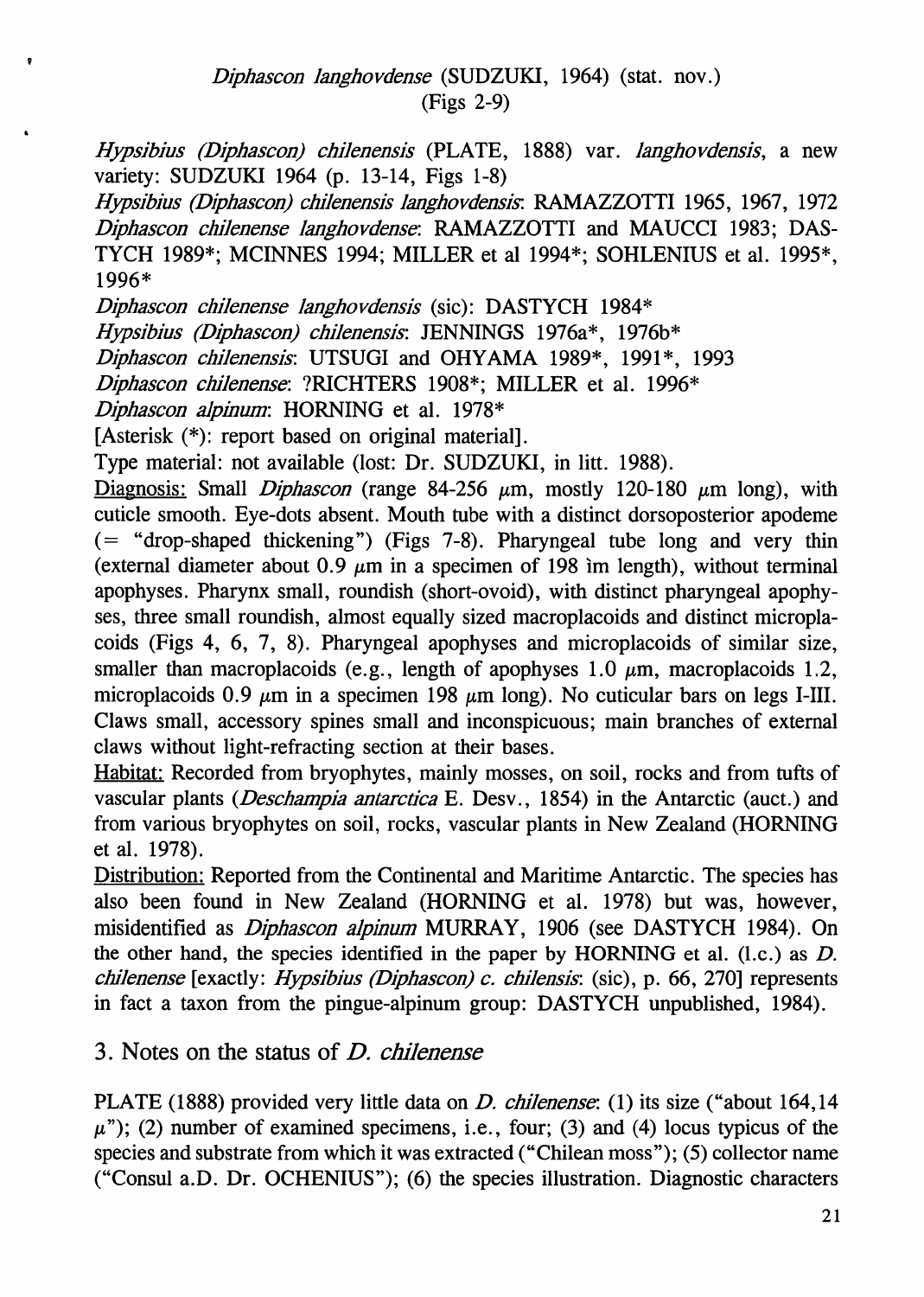

- Figs 1-9: Diphascon chilenense Plate. 1- habitus, dorsal view; Diphascon langhovdense (Sudzuki); 2, 3-habitus, ventro-lateral and dorsal view, respectively; 4, 6- pharynx; 5- claw; 7- habitus, ventral view; 8- buccopharyngeal apparatus; 9- claws IV [After PLATE 1888 (Fig. 1), SUDZUKI 1964 (Figs 2- 6) and DASTYCH 1984 (Figs 7-9). All slightly changed].
- Abb. 1-9: Diphascon chilenense Plate. 1- das Tier, dorsal; Diphascon langhovdense (Sudzuki); 2, 3- das Tier, ventro-lateral und dorsal; 4, 6- Schlundkopf; 5- KraIlen; 7- das Tier, ventral; 8- Buccalapparat; 9- Krallen des IV. Beines [Nach PLATE 1888 (Abb. 1), SUDZUKI (Abb. 2-6) und DASTYCH 1984 (Abb. 7-9). Alle leicht verändert].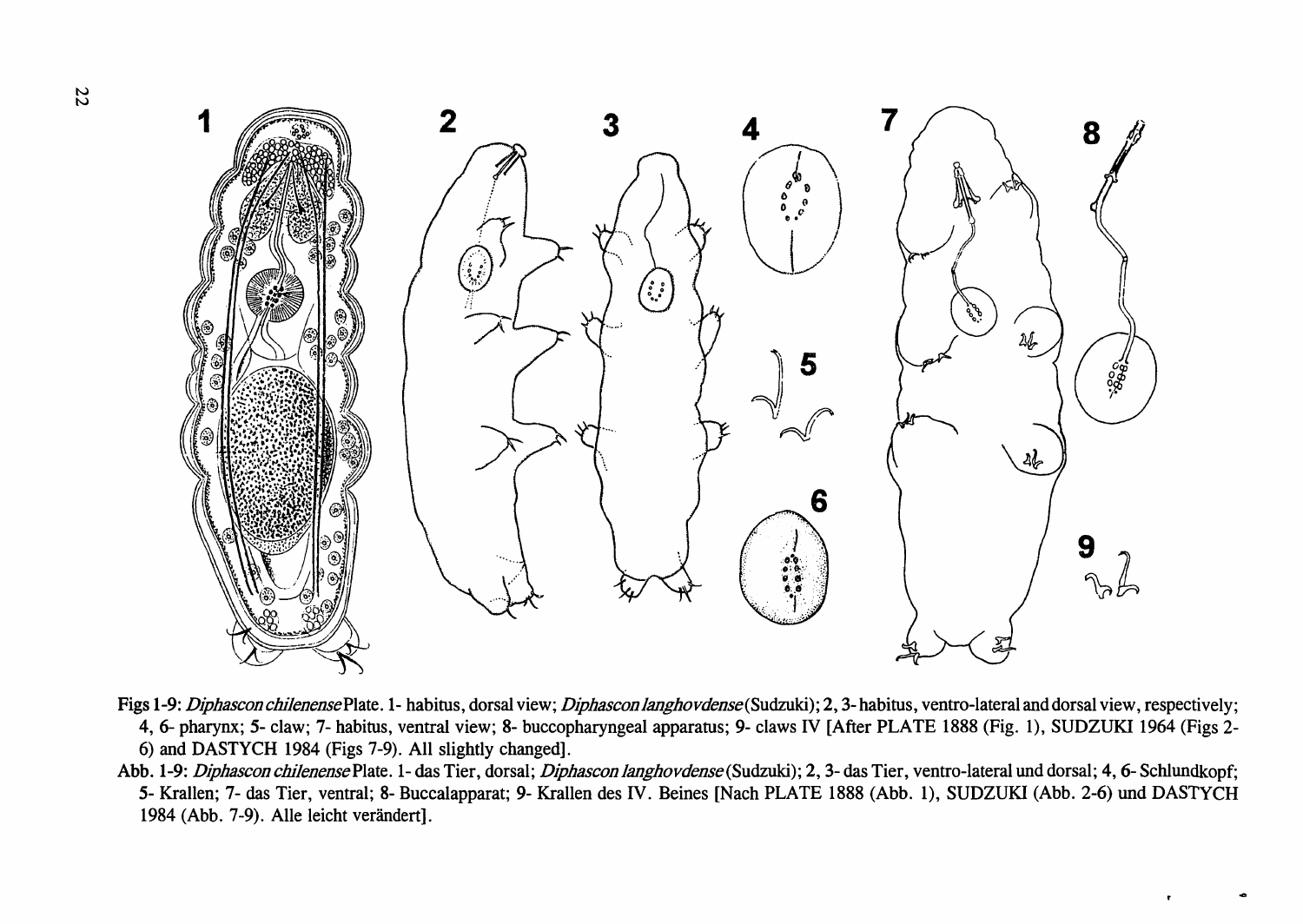ofthe species can be inferred only from the single insufficiently detailed drawing (Fig. 1) which leaves a wide margin of crucial details to be guessed at. As a result, diverse interpretations of the morphology can be found, as in e.g. MURRAY (1906), RICHTERS (1908), MARCUS (1928, 1936), RAMAZZOTTI and MAUCCI (1983). The problem was partly discussed in DASTYCH (1984). One can therefore assume that some species of *Diphascon* (from the southern hemisphere) could well fit the vague morphological image of *D. chilenense.* Therefore the problem of a "real" *D. chilenense* (which is the type species for *Diphascon)* is still open and probably will never be answered without leaving doubts.

An attempt to clear the confusion around *D. chilenense* was undertaken recently by PILATO and BINDA (1998). These authors (I.e.) named as *D. chilenense* an unspecified number of specimens from Robinson-Crusoe Island (about 650 km off the Chilean coast), belonging to the perplexing *pingue-alpinum* taxa-complex. The authors reasoned briefly for such an identification in that " ...The characteristics of these specimens corresponded well to the description of the species", but did not provide information on whose interpretation of *D. chilenense* from the past their statement (I.e.) is based. The taxonomic decision by PILATO and BINDA (I.e.) could be helpful in the clarification of existing confusion, but as the authors have not fixed the name-bearing type (see Article 75, ICZN), their proposal has no nomenclatural validity. Moreover, were the designation of such a type be based on material described in their paper (I.c.), it would be in conflict with Article 75.3.6 of the Code of Zoological Nomenclature, which requires that the neotype should come "as nearly as practicable from the original type locality". This would not be possible, since the type locality for *D. chilenense* was originally defined as "Chilean moss", the area of which extends for about 4100 km in a N-S direction. Furthermore, since no island was mentioned in the PLATE's paper, the most satisfactory solution would therefore be the fixation of the type based on material coming from continental Chile or any closely adjacent island. Until a formal type fixation has taken place as requested by the Code, it would be helpful as far as the taxonomic stability is concerned to use, if at all, the name *D. chilenense* only for specimens which correspond exactly to those recently described and named as this species by PILATO and BINDA (1998).

Some confusion also surrounds the publication date of *D. chilenense.* The paper by PLATE with the description of the species was published in 1888 in a third issue within the Volume No. 3 of Zoologische Jahrbiicher (see the volume contents, "Heft Ill, ausgegeben am 30. November 1888"). The volume itself however, which includes also papers dated 1889, bears the year 1889 as its publication date. Thus, the correct citation of the publication date for *D. chilenense* should be 1888 and not 1889.

## Acknowledgements

 $\mathbf{r}$ 

I am grateful to Dr. D. L. Biirkel (Hamburg) for linguistic improvements to the English manuscript.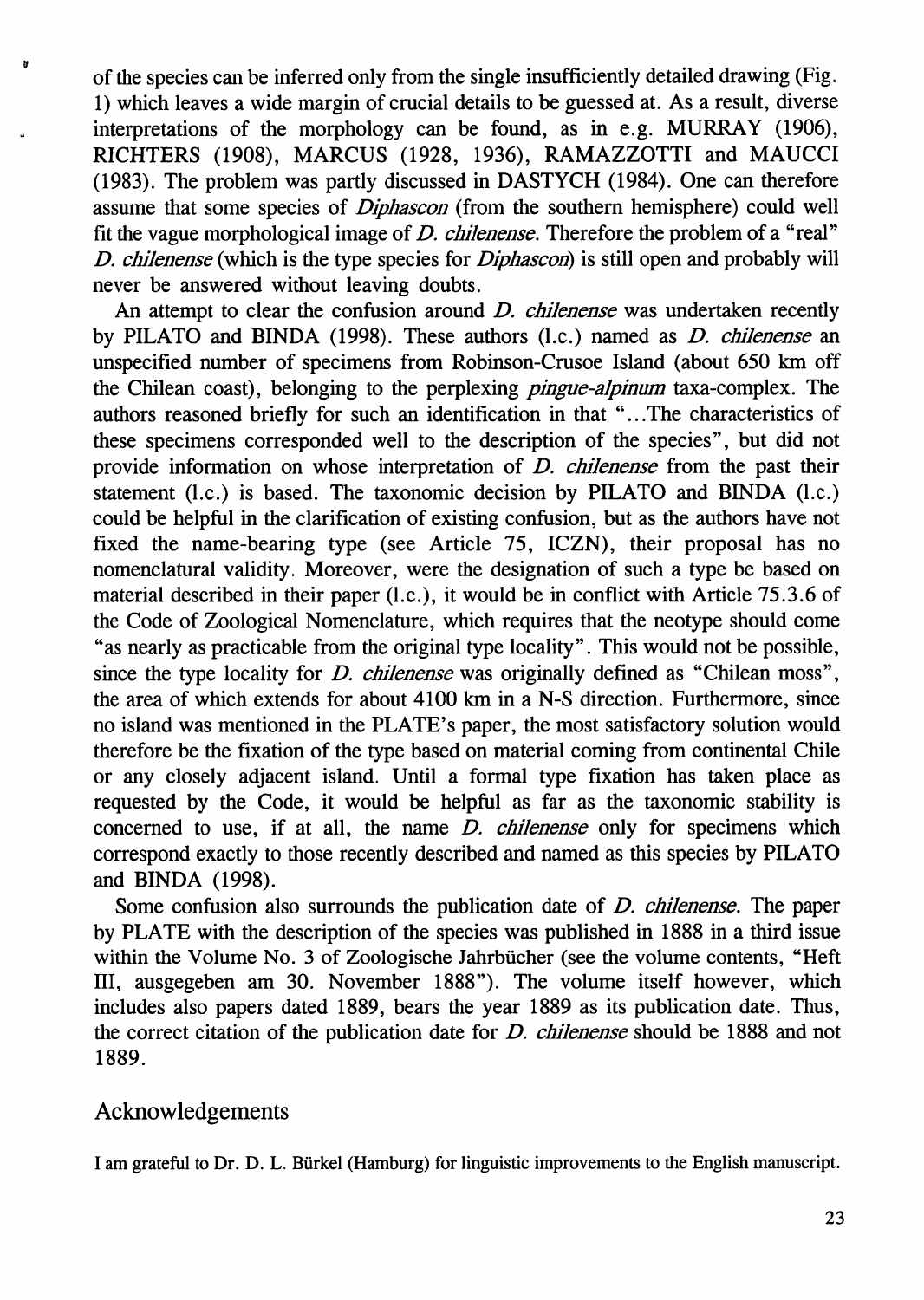## References

DASTYCH, H., 1984: The Tardigrada from Antarctica with description of several new species. - Acta zooI. cracov. 27, 377-436.

ú

- DASTYCH, H., 1989: An annotated list of Tardigrada from the Antarctic. Mitt. hamb. zool. Mus. Inst. 9, 249-257.
- HORNING, D., SCHUSTER, R. 0., GRIGARICK, A. A., 1978: Tardigrada of New Zealand. NZeaI. J. Zool. 5, 185-280.
- JENNINGS, P. G., 1976a: The Tardigrada of Sigly Island, South Orkney Islands, with a note on the Rotifera. - Br. Antarct. Surv. Bull. 44, 1-25.
- JENNINGS, P. G., 1976b: Tardigrada from the Antarctic Peninsula and Scotia Ridge Region. Br. Antarct. Surv. Bull. 44, 75-95.
- MCINNES, S. J., 1994: Zoogeographic distribution of terrestrial/freshwater tardigrades from current literature. - J. Nat. Hist. 28, 257-352.
- MILLER, W. R., HEATWOLE, H., PIDGEON, R. W. J., GARDINER, G. R., 1994: Tardigrades of the Australian Antarctic Territories: the Larsemann Hills, East Antarctica. - Trans. Amer. Microsc. Soc. 113, 142-160.
- MILLER, W. R., MILLER, J. D., HEATWOLE, H., 1996: Tardigrades ofthe Australian Antarctic Territories: the Windmill Islands, East Antarctica. - Zool. J. Linn. Soc. 116, 175-184.
- MURRAY, J., 1906: Scottish National Antarctic Expedition: Tardigrada ofthe South Orkneys. -Trans. Roy. Soc. Edin. 45, 323-334.
- PILATO, G., 1974: Studio su *Diphascon scoticum* J. Murr., 1905 (Eutardigrada) e alcune specie ritenute ad esso affini. - Animalia 1, 73-88.
- PILATO, G., 1975: On the taxonomic criteria ofthe Eutardigrada. Mem. 1st. Ital. Idrobiol. 32Suppl., 277-303.
- PILATO, G., BINDA, M. G., 1998: A comparison of *Diphascon (D.) alpinum* Murray, 1906, D. (D.) chilensese Plate, 1889 and *D. (D.) pingue* Marcus, 1936 (Tardigrada), and description of a new species. - Zool. Anz. 236, 181-185.
- PLATE, L., 1888: Beiträge zur Naturgeschichte der Tardigraden. Zool. Jb. 3 (1889), 488-550.

RAMAZZOTTI, G., 1965: II phylum Tardigrada. - Mem. 1st. ltal. IdrobioI. 19, 101-212.

RAMAZZOTTI, G., 1967: Note per una revisione della sistematica dei Tardigradi. - Mem. 1st. ltal. IdrobioI. 21, 117-128.

- RAMAZZOTTI, G., MAUCCI, W., 1983: II phylum Tardigrada (Ill edizione riveduta e aggiornata). - Mem. 1st. ltaI. Idrobiol. 41, 1-1012.
- RICHTERS, F., 1908: Moosbewohner. Wiss. Ergebn. Schwed. Siidpolar Exped., Stockholm 6, 1-16.
- SOHLENIUS, B., BOSTROM, S., AND HIRSCHFELDER, A., 1995: Nematodes, rotifers and tardigrades from nunataks in Dronning Maud Land, East Antarctica. - Polar BioI. 15, 51-56.
- SOHLENIUS, B., BOSTRÖM, S., HIRSCHFELDER, A. 1996: Distribution patterns of microfauna (nematodes, rotifers and tardigrades) on nunataks in Dronning Maud Land, East Antarctica. - Polar BioI. 16, 191-200.
- SUDZUKI, M., 1964. On the microfauna of the Antarctic Region I. Moss-water community at Langhovde. - JARE Sc. Rep., Ser. E 19, 1-41.
- UTSUGI, K., OHYAMA, Y., 1989. Antarctic Tardigrada. Proc. NIPR Symp. Polar BioI. 2, 190-197.
- UTSUGI, K., OHYAMA, Y., 1991: Antarctic Tardigrada 11. Molodezhnaya and Mt. Riiser-Larsen areas. - Proe. NIPR Symp. Polar BioI. 4, 161-170.
- UTSUGI, K., OHYAMA, Y., 1993: Antarctic Tardigrada III. Fildes Peninsula of King George Island. - Proc. NIPR Symp. Polar BioI. 6, 139-151.